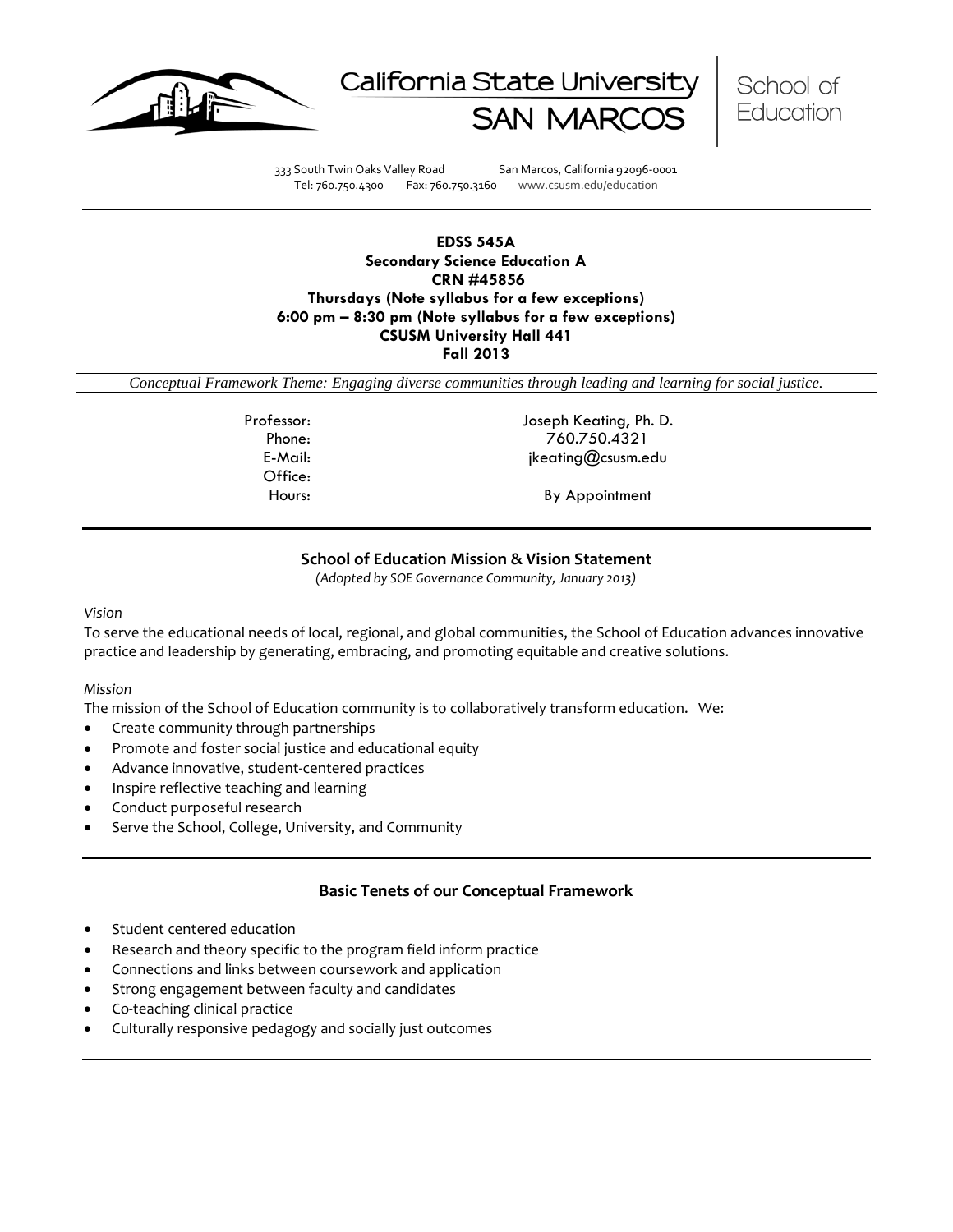# **COURSE DESCRIPTION**

Focuses on developing and understanding of theory, methodology, and assessment of Science in integrated and inclusive secondary classrooms: Part A.

## **Course Prerequisites:**

Admission to the Single Subject Program or pursuit of a single subject add-on credential (by permission) is required to enroll in this course as well as EDUC 350, EDUC 364, & EDUC 422 or equivalent.

## **Required Texts**

- Science Instruction in the Middle and High School (Chiappetta and Koballa) (2009 Seventh Edition) available in CSUSM bookstore for purchase or @ Amazon etc.
- Use of Discrepant Events for K-12 Science Teachers (Aztec Press /University Bookstore), (Keating) available in bookstore only
- California Frameworks in Science (State Dept of Education) (see free downloads <http://www.cde.ca.gov/ci/cr/cf/documents/scienceframework.pdf>

#### **Optional Texts**

- The Demon Haunted World (Sagan)
- **The Structure of Scientific Revolutions (Kuhn)**
- California Safety Manual in Science (State Dept. of Education)/Flinn Scientific
- Safety Manual (both available as free downloads)

## **Authorization to Teach English Learners**

This credential program has been specifically designed to prepare teachers for the diversity of languages often encountered in California public school classrooms. The authorization to teach English learners is met through the infusion of content and experiences within the credential program, as well as additional coursework. Candidates successfully completing this program receive a credential with authorization to teach English learners. *(Approved by CCTC in SB 2042 Program Standards, August 02)*

## **STUDENT LEARNING OUTCOMES**

#### **Teacher Performance Expectation (TPE) Competencies**

This course is designed to help teachers seeking the Single Subject Credential to develop the skills, knowledge, and attitudes necessary to assist schools and district in implementing an effective program for all students. The successful candidate will be able to merge theory and practice in order to realize a comprehensive and extensive educational program for all students. Although other TPE's are addressed in the course, the primary TPE is:

• TPE 1B: Subject specific pedagogical skills

#### **California Teacher Performance Assessment (CalTPA)**

Beginning July 1, 2008 all California credential candidates must successfully complete a state-approved system of teacher performance assessment (TPA), to be embedded in the credential program of preparation. At CSUSM this assessment system is called the CalTPA or the TPA for short.

To assist your successful completion of the TPA, a series of informational seminars are offered over the course of the program. TPA related questions and logistical concerns are to be addressed during the seminars. Your attendance to TPA seminars will greatly contribute to your success on the assessment.

Additionally, SoE classes use common pedagogical language, lesson plans (lesson designs), and unit plans (unit designs) in order to support and ensure your success on the TPA and more importantly in your credential program.

The CalTPA Candidate Handbook, TPA seminar schedule, and other TPA support materials can be found on the SoE website: <http://www.csusm.edu/education/CalTPA/ProgramMaterialsTPA.html>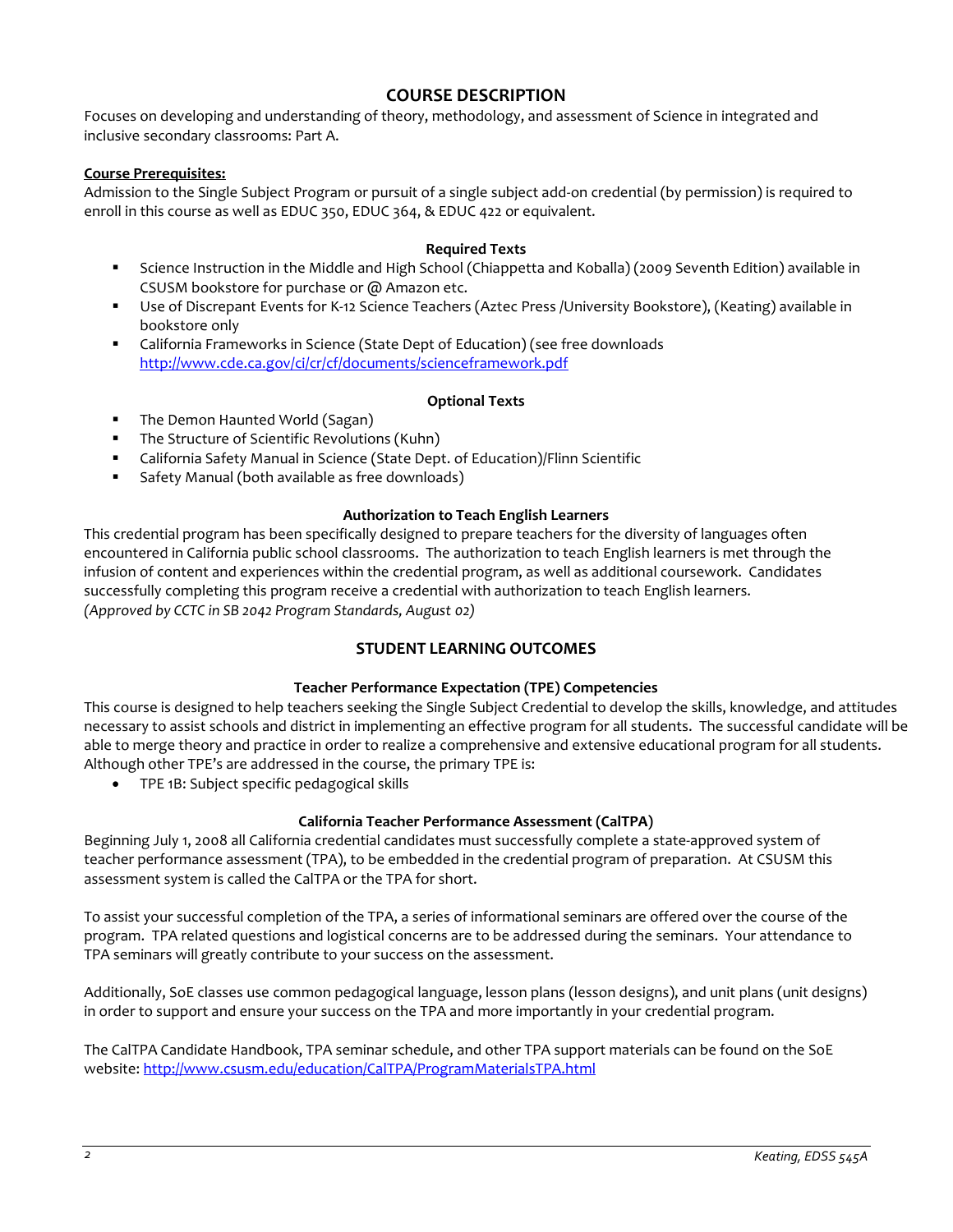#### **Assessment of Professional Dispositions**

Assessing a candidate's dispositions within a professional preparation program is recognition that teaching and working with learners of all ages requires not only specific content knowledge and pedagogical skills, but positive attitudes about multiple dimensions of the profession. The School of Education has identified six dispositions – social justice and equity, collaboration, critical thinking, professional ethics, reflective teaching and learning, and life-long learning—and developed an assessment rubric. For each dispositional element, there are three levels of performance *unacceptable*, *initial target*, and *advanced target*. The description and rubric for the three levels of performance offer measurable behaviors and examples.

The assessment is designed to provide candidates with ongoing feedback for their growth in professional dispositions and includes a self-assessment by the candidate. The dispositions and rubric are presented, explained and assessed in one or more designated courses in each program as well as in clinical practice. Based upon assessment feedback candidates will compose a reflection that becomes part of the candidate's Teaching Performance Expectation portfolio. Candidates are expected to meet the level of *initial target* during the program.

## **School of Education Attendance Policy**

Due to the dynamic and interactive nature of courses in the School of Education, all candidates are expected to attend all classes and participate actively. At a minimum, candidates must attend more than 80% of class time, or s/he may not receive a passing grade for the course at the discretion of the instructor. Individual instructors may adopt more stringent attendance requirements. Should the student have extenuating circumstances, s/he should contact the instructor as soon as possible. *(Adopted by the COE Governance Community, December, 1997).*

#### **Candidates with Disabilities Requiring Reasonable Accommodations**

Candidates with disabilities who require reasonable accommodations must be approved for services by providing appropriate and recent documentation to the Office of Disable Student Services (DSS). This office is located in Craven Hall 4300, and can be contacted by phone at (760) 750-4905, or TTY (760) 750-4909. Candidates authorized by DSS to receive reasonable accommodations should meet with their instructor during office hours or, in order to ensure confidentiality, in a more private setting.

#### **All University Writing Requirement**

The writing requirements for this class will be met as described in the assignments. Every course at the university, including this one must have a writing requirement of at least 2500 words.

## **CSUSM Academic Honesty Policy**

"Candidates will be expected to adhere to standards of academic honesty and integrity, as outlined in the Student Academic Honesty Policy. All written work and oral presentation assignments must be original work. All ideas/materials that are borrowed from other sources must have appropriate references to the original sources. Any quoted material should give credit to the source and be punctuated with quotation marks.

Candidates are responsible for honest completion of their work including examinations. There will be no tolerance for infractions. If you believe there has been an infraction by someone in the class, please bring it to the instructor's attention. The instructor reserves the right to discipline any student for academic dishonesty in accordance with the general rules and regulations of the university. Disciplinary action may include the lowering of grades and/or the assignment of a failing grade for an exam, assignment, or the class as a whole."

Incidents of Academic Dishonesty will be reported to the Dean of Students. Sanctions at the University level may include suspension or expulsion from the University.

#### **Plagiarism:**

As an educator, it is expected that each student will do his/her own work, and contribute equally to group projects and processes. Plagiarism or cheating is unacceptable under any circumstances. If you are in doubt about whether your work is paraphrased or plagiarized see the Plagiarism Prevention for Students website [http://library.csusm.edu/plagiarism/index.html.](http://library.csusm.edu/plagiarism/index.html) If there are questions about academic honesty, please consult the University catalog.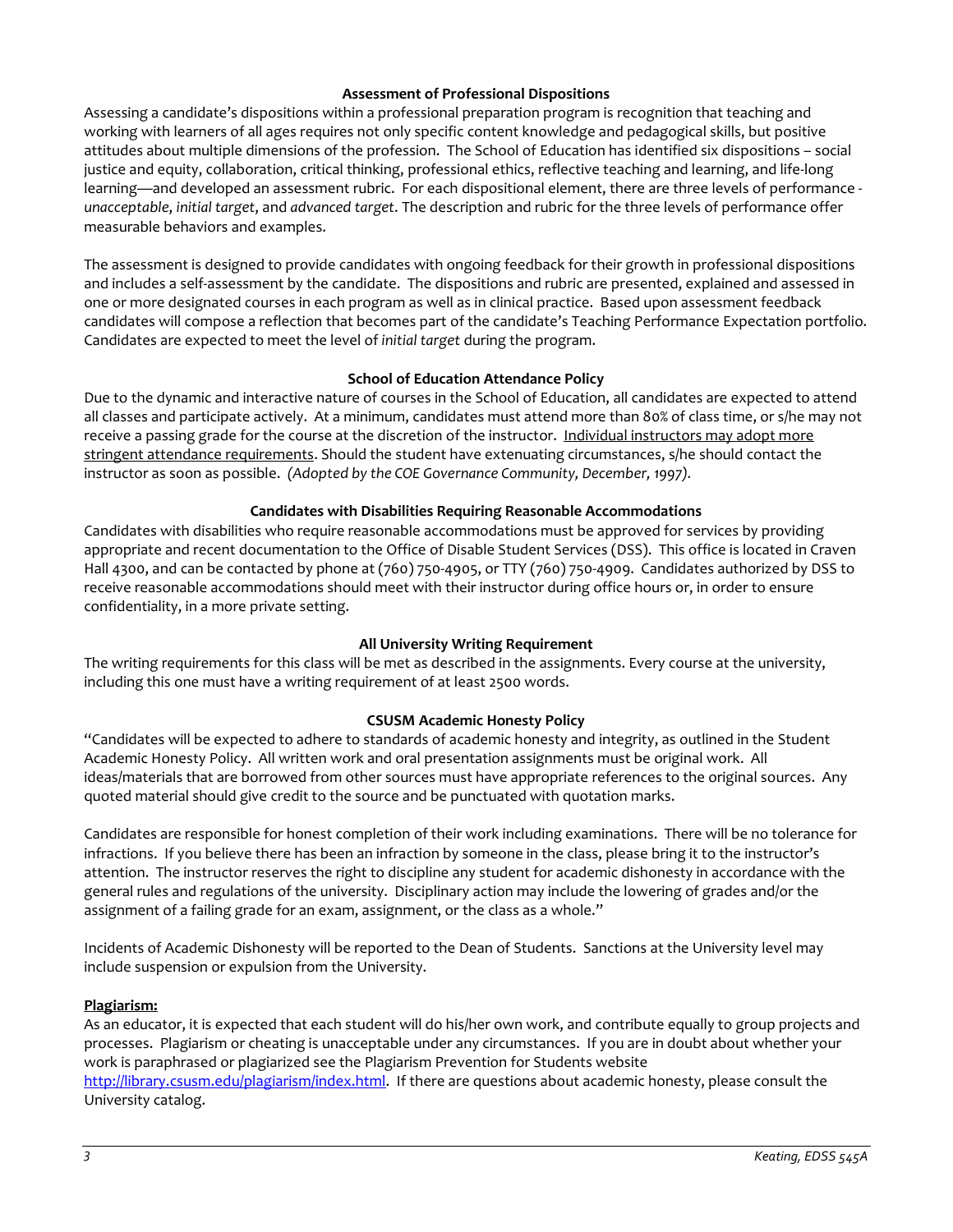## **Use of Technology:**

Candidates are expected to demonstrate competency in the use of various forms of technology (i.e. word processing, electronic mail, Moodle, use of the Internet, and/or multimedia presentations). Specific requirements for course assignments with regard to technology are at the discretion of the instructor. Keep a digital copy of all assignments for use in your teaching portfolio. All assignments will be submitted online, and some will be submitted in hard copy as well. Details will be given in class.

## **Electronic Communication Protocol:**

Electronic correspondence is a part of your professional interactions. If you need to contact the instructor, e-mail is often the easiest way to do so. It is my intention to respond to all received e-mails in a timely manner. Please be reminded that e-mail and on-line discussions are a very specific form of communication, with their own nuances and etiquette. For instance, electronic messages sent in all upper case (or lower case) letters, major typos, or slang, often communicate more than the sender originally intended. With that said, please be mindful of all e-mail and on-line discussion messages you send to your colleagues, to faculty members in the School of Education, or to persons within the greater educational community. All electronic messages should be crafted with professionalism and care. Things to consider:

- Would I say in person what this electronic message specifically says?
- How could this message be misconstrued?
- Does this message represent my highest self?
- Am I sending this electronic message to avoid a face-to-face conversation?

In addition, if there is ever a concern with an electronic message sent to you, please talk with the author in person in order to correct any confusion.

## **Course Description/ Goals:**

#### **Course Requirements and Grading Standards**

This course will be held both fall and spring semesters for a total of 4 credits (approximately 30 contact hours per semester, 2 credits per semester). It fulfills the requirement for a methods course for all Single Subject Science credential students. Upon completion of this course, the pre-service teacher will be able to formulate a basis to teach standards based science course in the secondary school in a manner that is exciting, creative and rigorous. To accomplish this, the candidate will formulate a personal framework of science education based on both a historical/philosophical perspective as well as from knowledge of the state and national frameworks and other reform documents. Using this knowledge as a framework, he (she) will learn to apply multiple strategies and resources for the development of unit plans, instructional delivery and assessments that utilize a student-centered, inquiry (problemsolving) and community based approach to the teaching of science for all students.

#### **Course Standards:**

These **standards will be measured by successfully completing** specific assignments. In general terms, a successful candidate should know and be able to apply the following:

- 1) The major concepts for frameworks, programs and standards in Science Education in California, the Next Generation Science Standards and a general overview of science education in international countries (TIMSS Study);
- 2) The general history and philosophy of science education;
- 3) Diverse resources, materials available for science education including texts, lab manuals, equipment as well as both informal and formal community related resources;
- 4) Strategies for safe and effective science teaching;
- 5) Strategies for integrating technology into science teaching;
- 6) Diverse methods in the use of various teaching strategies such as expository teaching; inquiry-based learning; the use of open-ended laboratory experiences; and the integration of community/ field resources;
- 7) Strategies for the integration of a variety of diverse assessments including both formative/summative that are authentic and traditional;
- 8) Enrichment activities that involve students during and after school that apply science knowledge and go beyond the standard curriculum;
- 9) Strategies for planning science curricula as well as specific strategies for the integration of other disciplines (interdisciplinary curriculum);
- 10) Inclusive science education strategies including SDAIE that enhance the science curriculum for all learners;
- 11) Application and analysis of teacher designed research (called action research) for the ongoing purpose of improving practice.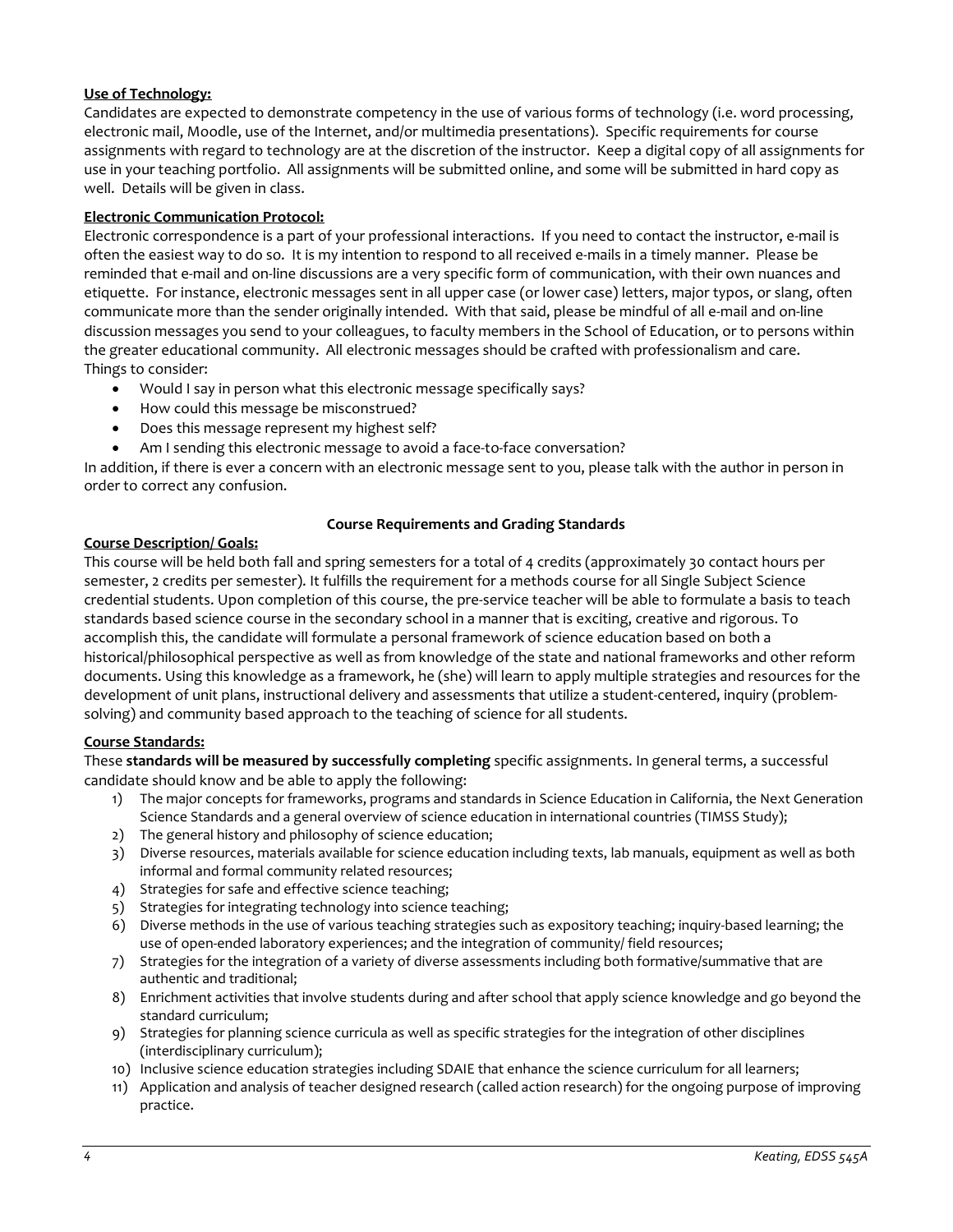## **Schedule:**

## **Classes will consist of formal class meetings, field trips, video conferences and independent study totaling approximately 20 seminars @ 10 seminars per semester @ 3.0 hrs.each from 5:00-7:30 (unless noted)**

**Note:** Both attendance and punctuality are essential to completing all work satisfactorily. Point values are assigned for each class (5 pts per class or 10 pts for field trips). In addition, only 50% of the potential value for an assignment can be credited as makeup for an assignment that is due and reviewed in a class that was not attended by the student. Two absences in one semester can result in a minimum of one grade lower; three absences can result in a non-passing grade (unless there are extenuating circumstances). Late arrivals will be penalized at the discretion of the instructor.

## **Overview of Assignments for both semesters (by number)/Requirements:**

(Each will count as the points noted). The final grade for part a and b with be the % of total points earned that semester converted to a letter grade (90-100=A etc.) Assignments are due on time and will not be accepted late unless there are extenuating circumstances.

- 1) Attendance/participation (5 pt. per class) (100 pts.)
- 2) Sci. Methods Text Readings/Questions/Prompts/Discussion/Notes (6pts each)
- 3) Jigsaw of California science frameworks and standards (10pts)
- 4) Evaluation sheets on best practices for education technology tools (I-Pads) and software (apps) (5 pts)
- 5) Evaluation of Science Internet sites (5 pts)
- 6) A and B Inquiry---Discrepant event reflection/ presentation(s) (30 pts)
- 7) Applying Action Research by comparing SDAIE Labs to Traditional Labs (
- 8) Development of an outline for a Personal Plan for Science Safety (10 pts)
- 9) A-B Observation of science lesson and evaluation of science safety strategies (10 + 5 pts = 15 pts.)
- 10) Enrichment and extra curriculum science programs (40 pts)
- 11) Book Report on high interest science book (5 pts.)
- 12) Open ended science related event both semesters (10 pts)
- 13) Strategies for implementing field trips at the high school level (Safari Park and Reuben Fleet Museum = 20 pts each)
- 14) Researching and presenting a mini-lecture on a current topic in science (25pts)
- 15) Two Case Studies one per semester: Issues in student teaching and proposed action plans =(5+5+5+ Final (20 pts)=35pts.)

Optional/Extra credit: (maximum 10 pts)

- 1) Directorship (5 pts.)
- 2) SDSEA or CSTA or NSTA or other Conference in addition to open assignments (5 pts. one day)

## **Point's summary:**

```
Fall Semester only required: Assignments #1 (50 pts); #2 (54 pts); #3 (10 pts); #6 (30 pts); #8 (10 pts) #9 a-b (10+5); #12 
(10 pts); #13 (20 pts); #15 (35 pts); = 224 pts. Total
```
## **Description of all Assignments (by number): both semesters included:**

**Assignment 1 Attendance** (each class counts 5 points) In the event of an absence any assignments due that night could receive only 50 % of the potential credit (if made up) since you were not there to interact and discuss the assignment.

**Assignment 2 Science readings in text** (6 points each chapter) Each chapter is assigned a value of six points that includes your response to a prompt or a summary of major points, reflections, questions) and or responses to specific chapter questions as well as a discussion of these with your colleagues in class (this may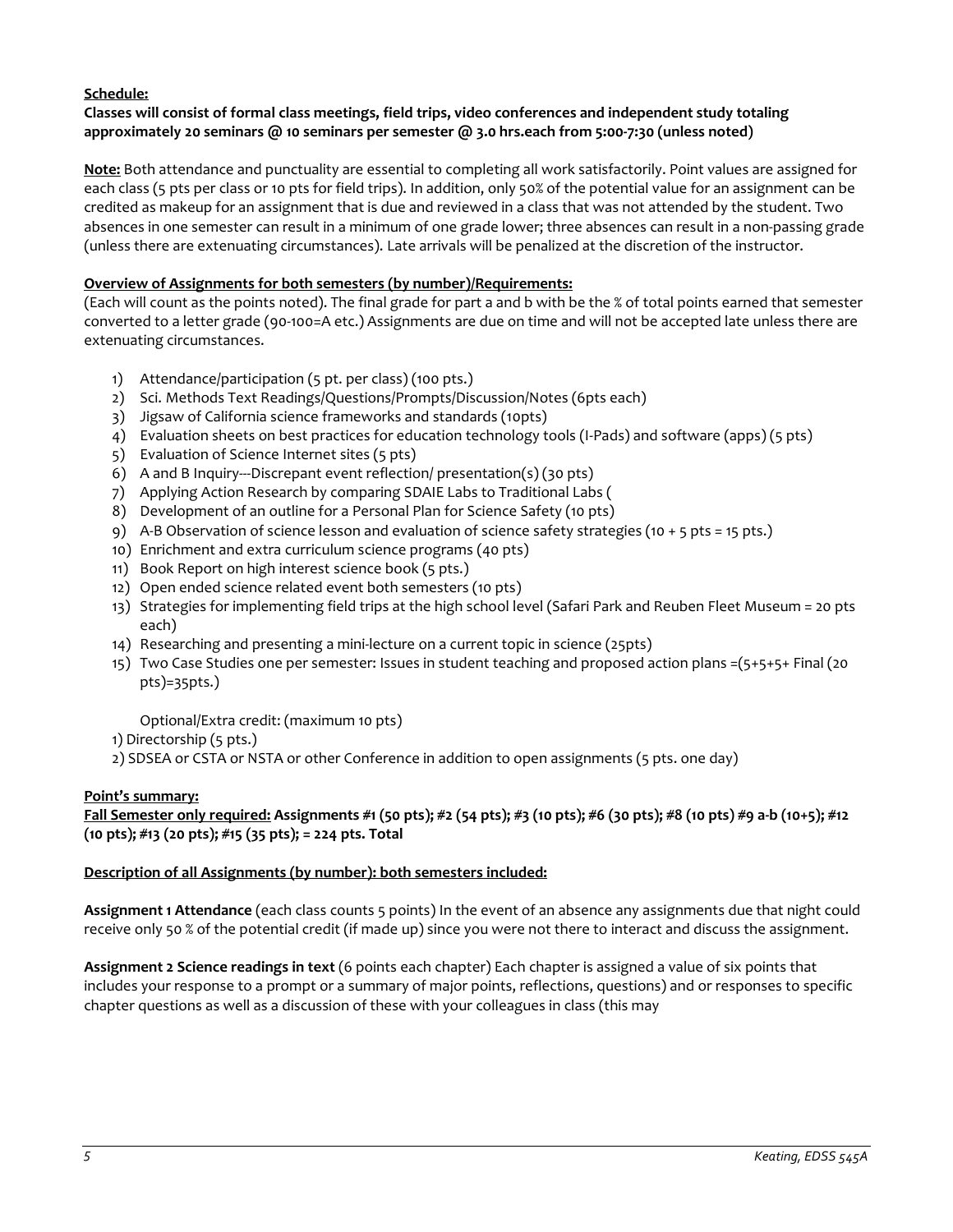# **Assignment 3 – California Science Framework and Standards** (10 pts)

Spirit of the assignment: How to teach science to all students by overviewing the entire frameworks and applying your understanding of standards by integrating them in an inquiry based curriculum. More specifically your team will overview the entire frameworks (by using the jigsaw method), discuss your findings and then demonstrate your understanding of the specific standards for your content area (Physics, Chemistry, Earth or Life Science) by developing a mini-lesson outline. It's important that you do the reading and the write-ups BEFORE you meet with your team.

## 3a **Framework summary response** (3 points)

Individually:

1) Read the California Science Framework Chapter One introduction and Chapter Two (Nature of Science) and write a one page summary with questions and comments from each. For the standards chapters read only the subject area standards for high school content subject area (9-12) that you are assigned i.e. Physical Science, or Life Science or Earth Science Think about the readings holistically and construct an inquiry based mini lesson for one or more content and experimental standard (see 3B below)

2) Read and Write about a page for the non-standard chapter which you are assigned Ch. 4-11 as part of the jigsaw that address these questions: What do you think are **the most important** ideas addressed in the reading? Were there any ideas in the reading, which were new to you? What are your questions?

## 3b **Science subject standards response (only your subject area)** (2 points)

• Using the standard for your chosen subject, (assume a general course) pick one or more content and experimental standard. 1) Choose and write the standard(s); 2) come up with a brief description of an inquiry based activity those students in that subject area can do and; 3) how can it be assessed and 4) how can this lesson incorporate other ideas discussed from the other chapters that you read in the California Frameworks.

#### 3c. **Team preparation and presentation** (5 points)

- Get together with your team by subject area (chemistry, physics, biology or earth science). Look at the activities that everyone wrote up for Assignment 3b. Choose one that your team feels is the best representation of the application of the standards/frameworks or integrate two that may work together. Elaborate and enrich the original based on input from all members.
- As a team, write up a lesson plan for the activity stating the standard(s) (with activities, assessment,). This lesson plan should also try to integrate the ideas from the individual team chapters 1-11 as discussed in 3b above. Put it on chart paper or on the computer. As a team, think about the entire set of standards for the subject area. If you only had time, as a teacher, to do half of it with your students, which half would you do, and why? Make a list to present to the class, and be prepared to give your reasons for your choices.
- In 8 minutes or less, 1) present your inquiry based lesson plan and how the other areas addressed in the frameworks might be integrated into this lesson; 2) present an overview of the major standards expected to be addressed in your subject area; 3) which ones might you team de-emphasized or eliminated if time is a factor; 4) address any questions from classmates.

#### **Assignment 4 (5 pts) and 5 (5 pts) Exploration of Internet sites and technology tools (Spring Semester Only)**

#### **Assignment 6: Inquiry based Discrepant Event Presentation** (30 pts)

Spirit of the Assignment: to develop and teach a particular kind of a science inquiry lesson that teaches both science thought processes and science content. You will practice your discrepant event with middle or high school age student(s) and reflect on the students responses and their understanding/misunderstanding. Working by yourself you will present your discrepant event to the class and give a copy of the lesson plan to each class member (see model lesson from "Bouncing Balls" DE Presentation or Discrepant Event Textbook).

#### 6a. **Discrepant Event Lesson Plan and Presentation** 25 points

- Determine a discrepant event lesson that connects to the subject matter of your CP1 experience. You can get one from Discrepant Events, by Keating, or go to another available resource.
- Get together the materials needed for the discrepant event.
- Practice doing the event on your own.
- Make sure you understand the science behind the event.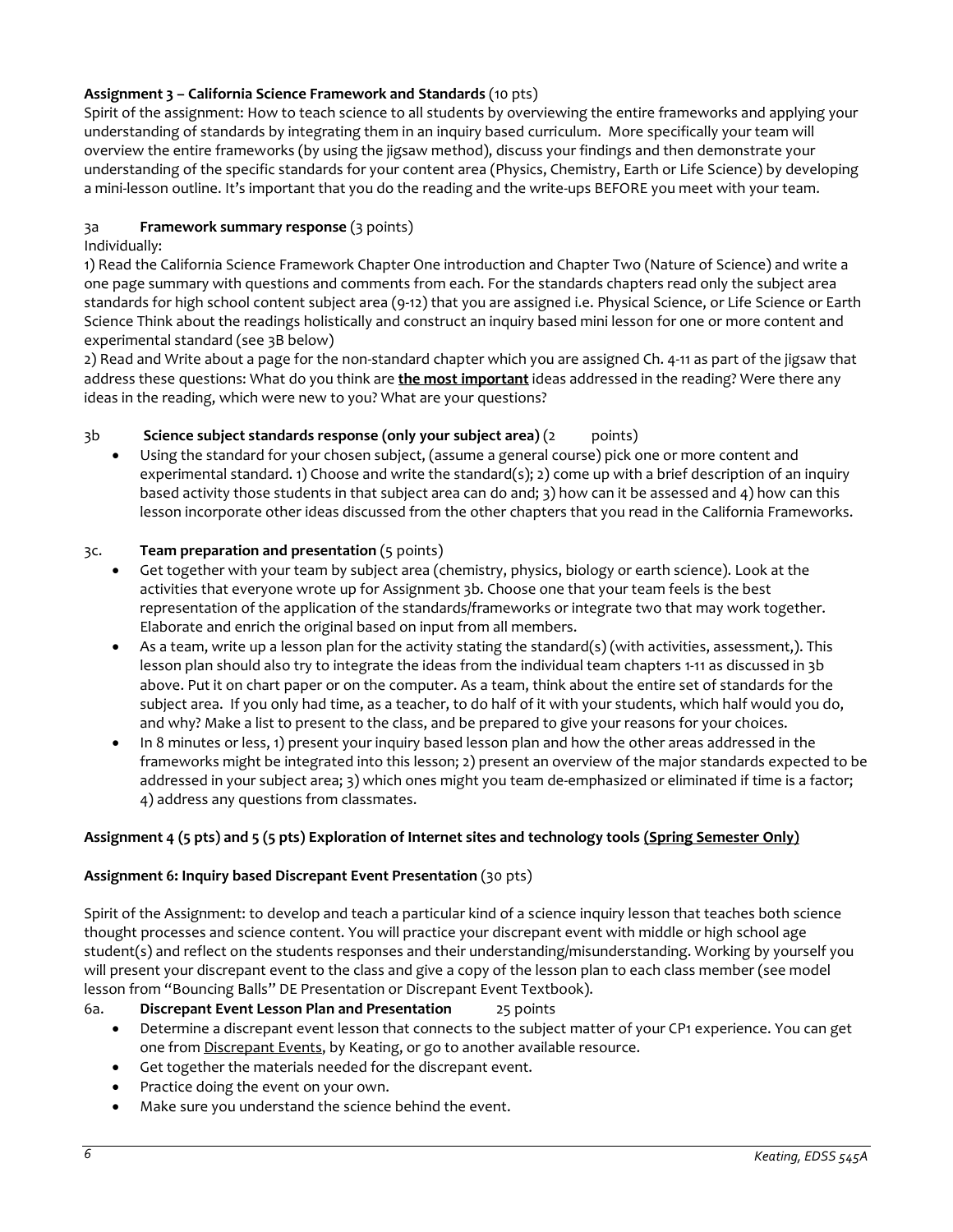- Do your discrepant event with at least one middle or high school age student prior to doing it in class and take careful notes on the student's responses. (This ties in with Assignment 6b reflections.)
- Present your DE to the class. (You may discuss your findings from the pre-event DE with your classmates as part of this presentation. You are limited to 15 minutes presentation time.
- After presenting your event, give a copy of the DE lesson plan to each member of the class and your reflective individual journal to the instructor (see 6B)

## 6b. **Discrepant event journal (Reflection on Pre-Event)** 5 points

- After you have done your pre-event discrepant event with a student, look at your notes and think about how it went. (You may realize that your event needs to be modified before you do it with the class.)
- Write a description of what happened, with special attention to what the student said and did. Analyze the student's response: what portions of the event did the student understand (not understand) what was happening? Did they understand the underlying science concept? What modifications to what you say or do might be necessary for better understanding?

## **Assignment 7: Applying Action Research to a Science Lab (SDAIE) modification (35 pts) Spring Semester**

**Spirit of the Assignment:** Use an existing science lab or activity that you will use in CP 2 and rewrite it to be more appropriate for second language learners (use SDAIE/ELL techniques as discussed in this course (Ch. 12) as well as others you have had). You will use the action research model to evaluate its effectiveness by comparing outcomes of experimental lab (SDAIE) with a control (original lab or activity) using classes you teach in CP 2.

## **Specifics of the assignment:** The assignment consists of four parts.

1) Discuss readings and other resources related/connected to ELD Standards and related strategies as a basis for modification of existing laboratory activities.

2) Display a copy of the original science lab or activity and revised SDAIE lab (5pts) explaining the adaptations you have made (5pts);

3) Design an action research proposal using the action research design (see syllabus) and present this to the class for discussion (5pts).

4) After you have completed the research present the findings (Final report= 20 pts) by comparing outcomes from the two lab classes one, which used original lab (control) and another who used the modified SDAIE lab (experimental).

#### **Assignment # 8 Development of a personal Plan for Science Safety (10 pts)**

Spirit of the Assignment: Use your readings from the safety manuals/documents and interview with the science teacher to propose an outline of a **Plan for Science Safety** that you will (can) use within your science discipline. More specifically this might include 1) information/resources from your MT interview assignment 9B: safety contracts, demonstrations, laboratory protocols, lesson plans they use to teach safety, as well as any general experiences in dealing with science safety and 2) the textbook (Ch. 14), California Safety Manual, Flinn Safety Manual.

## **Assignment 9A Observation of science lesson and teaching strategies and use of science safety within the curriculum**  $(10 + 5 \text{ pts} = 15 \text{ pts})$

Spirit of the assignment: to intelligently observe a science lesson. During your observation/participation time you will find a science teacher who may or may not be your own master teacher. You will 1) 9A: interview the teacher before and after the lesson. If possible, it's good to also talk with some of the students after the lesson (see guidelines for 9a below (10 pts); 2) 9B: address with the teacher the specifics of how she (he) approaches science safety. This might include as a minimum: lesson plans they use to teach safety, lab safety contract, general rules used, and any general experiences in dealing with science safety. Collect samples if you can and include what you would do in your classroom to address science safety (5 pts). You will put both of these responses (9A-B) together with your own observations and conclusions to write your report.

## **General guidelines for completing 9 a (10 pts)**:

GENERAL INFORMATION: grade level, district, description of the activity.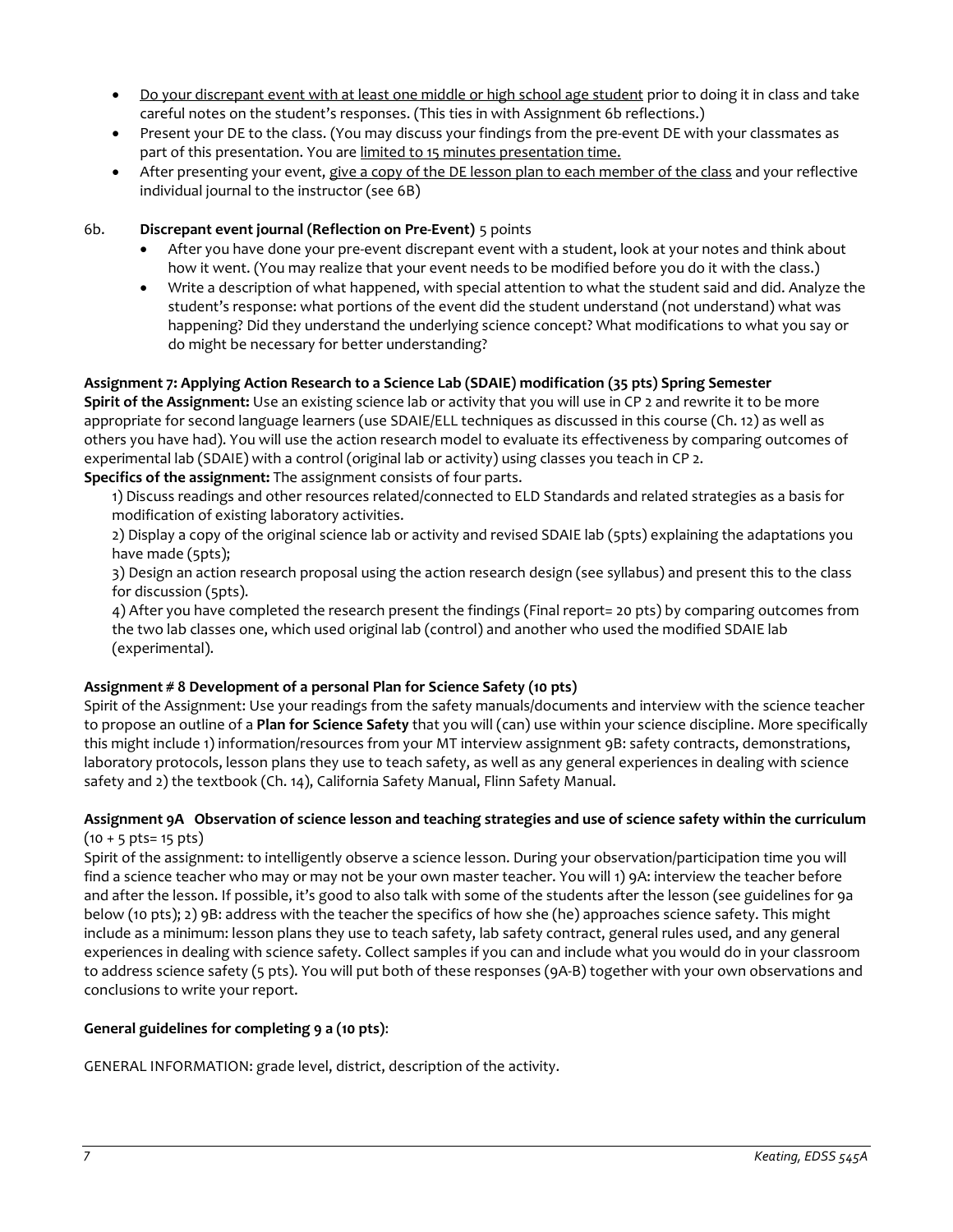## BEFORE (Interview)

- How did the teacher come to do this lesson?
- How did he/she pick the topic?
- Where did the materials come from?
- In general, how does the teacher think the students will respond to the lesson?
- Identify some students in the class who will like this lesson and do well on it.
- Identify some students who might have difficulty, either cognitive or behavioral and describe the problems they are likely to have and how the teacher might adapt for them

## DURING (observation)

- Is there a written or unwritten plan for this lesson?
- What are the objectives (if this/these are unstated, you will have to figure them out)
- How does the teacher know that the objectives were met at the end of the lesson (formative or summative assessments)?
- How does the teacher know as the lesson is going on whether the students are getting it? (Formative i.e. checking for understanding)
- Does the teacher make any adaptations to address the needs of the children who have difficulty?
- Can you clearly follow the procedures the teacher is using and the understanding of the science concept and do they relate directly to the objectives?

• What other non-instructional strategies supported or distracted from the teaching of this lesson?

AFTER (interview teacher, and if possible, some students)

- How did the lesson go?
- Did the teacher correctly predict the performance of specific students?
- Did the adaptations (if there were any) work?
- How about the class as a whole were the students engaged?
- Did they learn the skills and or content?
- How does the teacher know whether they got it or not?
- Were there any logistical problems?

If you taught this lesson, how would you change it? (Include as many things as you can think of. Even if the lesson was wonderful, come up with at least one modification of your own.) Remember, there is no such thing as a perfect lesson.

#### **Assignment #10: Enrichment and Extracurriculum Science Programs (Spring Semester only (40 pts)**

**Spirit of the Assignment:** Students will research, overview and discuss some of the major extracurricular activities used in Science such as Science Research Projects (Science Fair/ Pure Science), Odyssey of the Mind (Problem Solving), Science Olympiad and Invention Convention (Applied Science). Two of these models will be applied by simulating the actual process used by teachers. The process includes the following: 1) Students will be assigned teams and specific problems for Odyssey of the Mind (Long Term Problem, Spontaneous Problem and Style) and the Invention Convention. 2) Using the processes recommended and timelines (and examples reviewed) teams will follow the processes and enter their formative tasks on Google Docs (instructor will provide ongoing feedback and evaluation on Google Docs for each team; 3) Teams will present their final solution to each project and be evaluated by the rubric (see syllabus) and compared to the other teams.

#### **Assignment 11 Book Report on high interest science book (5 pts.) Spring Semester only**

Spirit of the assignment: read a new book in fiction or non-fiction that you would like to read for general interest, deep background or for inclusion in your own class. By reading yourself you increase the likelihood that you will include science reading as part of the curriculum for your own students. Share this electronically with your classmates.

For this assignment read, summarize, rate (1-5 with justification) and make recommendations on how you might incorporate into your teaching either directly indirectly. Share this formal review electronically with instructor and classmates as well as during the general class discussion.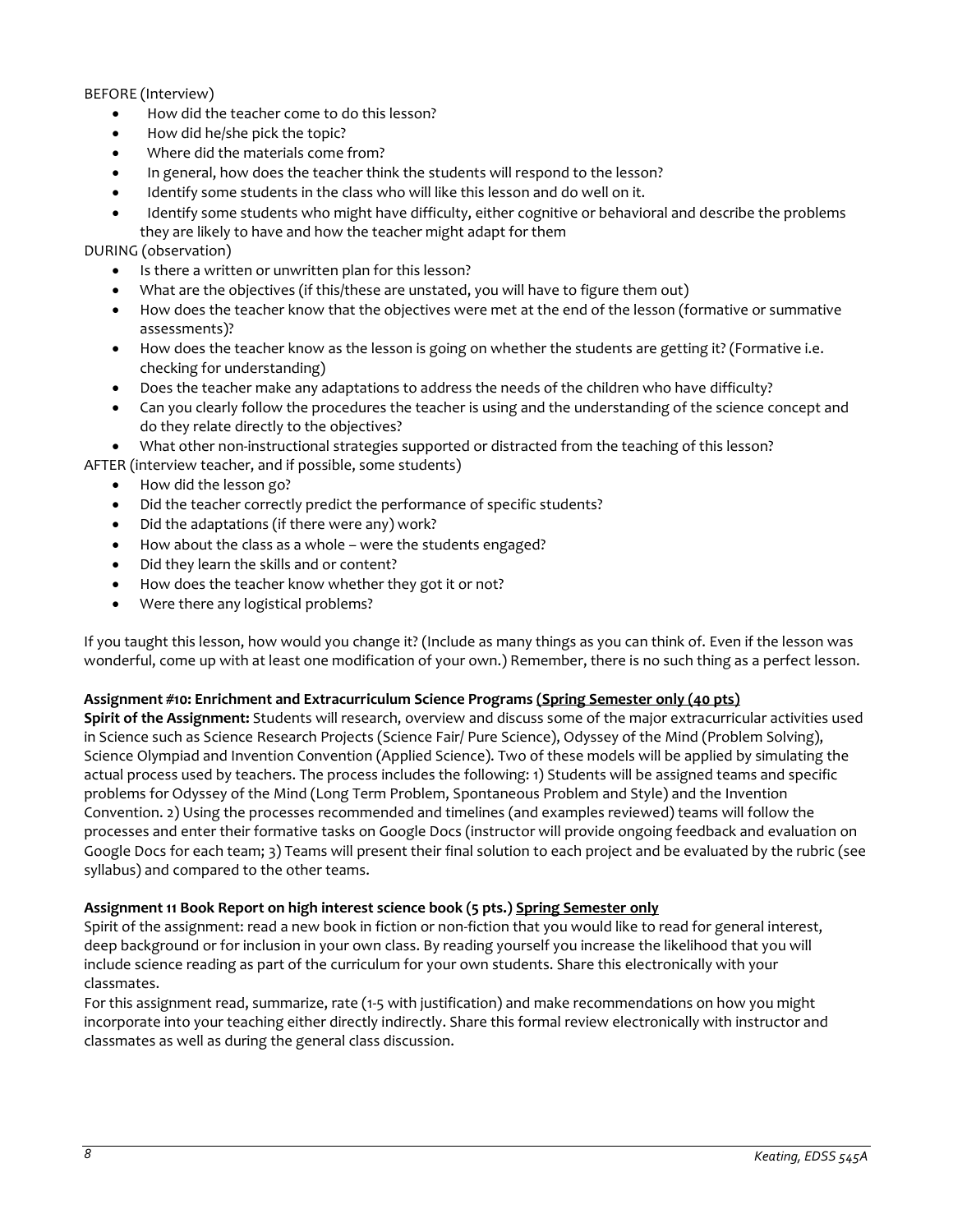## **Assignment 12 Attendance at a formal or informal science event, presentation or site (10 pts each semester 20 pts in all) Both semesters**

Spirit of the assignment: by attending formal or informal outside events a science teacher is more likely to encourage their own students to seek out such events and include them as part of their curriculum. After having completed assignment #12 write up a brief report summarizing it and how you might use it in your teaching 1) do a 1-2 minute presentation in class and 2) send an electronic copy to all via email.

## **Assignment 13 Attendance at a field trip to the Wild Animal Park (Fall 20 pts) and Reuben Fleet Science Museum (Spring 20 pts)**

Spirit of the assignment: by attending this field trip students will: 1) general procedures for planning an implementing a field trip in science; 2) how to access and use resources provided by a site prior to going; 3) Pre, during and post lesson plans using a) prepared curricular materials at a field site; b) teacher developed and implemented curricular plans

## **Assignment #14 Researching a current issue or topic in science and presenting a mini-lecture in class on that topic (25 pts). Spring Semester only**

## **The spirit of the assignment**:

A) Research a current issue or topic (outside the traditional science textbook) that could be used in a class you are scheduled to teach in CP2. The instructor will model a mini-lecture prior to student presentations and a rubric will be developed through a class discussion based on information on effective lectures from Ch 11. During this 15- minute minilecture you will practice applying some of the pedagogical strategies from Chapter 11 in the course text (Using Lectures in Science). The class audience and instructor will discuss your presentation and evaluate/provide feedback using the rubric for a Science Mini-Lesson (see syllabus). 15 pts

 B) **Based** on this discussion, use this mini-lecture in a revised version (based on class and instructor input) as part of one of their classes in CP 2. Videotape the presentation in CP1 (with the use of Discrepant Events), and use this as a context for review by the whole class/instructor to provide more feedback in conjunction with completing TPA 4. 10 pts

## **Assignment #15 Issues in Science Student Teaching (Case Study Approach-See Addendum C): both semesters (35 pts each semester)**

**The spirit of the assignment:** Share issues/ problems/solutions to various scenarios that occur during beginning and advanced student teaching related to curriculum, teaching strategies and classroom management. The Case Study Model used will be discussed in class and used as an approach to address real solutions and subsequent outcomes from these action plans. One written Case Study will be required each semester. Includes Preliminary reports #1 (5pts), #2  $(5pts.)$  and  $#3$  ( $5pts.)$  and Final report ( $20 pts.)$  =35 pts

## **Assignment #16 Comparing The Value of Open ended (Inductive) Lab experiences to Closed Ended (Deductive) (10 pts.)**

**Spirit of the Assignment:** Teams will be presented a problem related to the "Paper Towel Experiment" and using the Scientific Method (or 5 E Inquiry Model) design an experiment using "tools" on hand. Teams share the design, data and findings of the experiment and value (challenges) to have students use this model. Ideas for implementing and integrating inductive/inquiry learning are shared.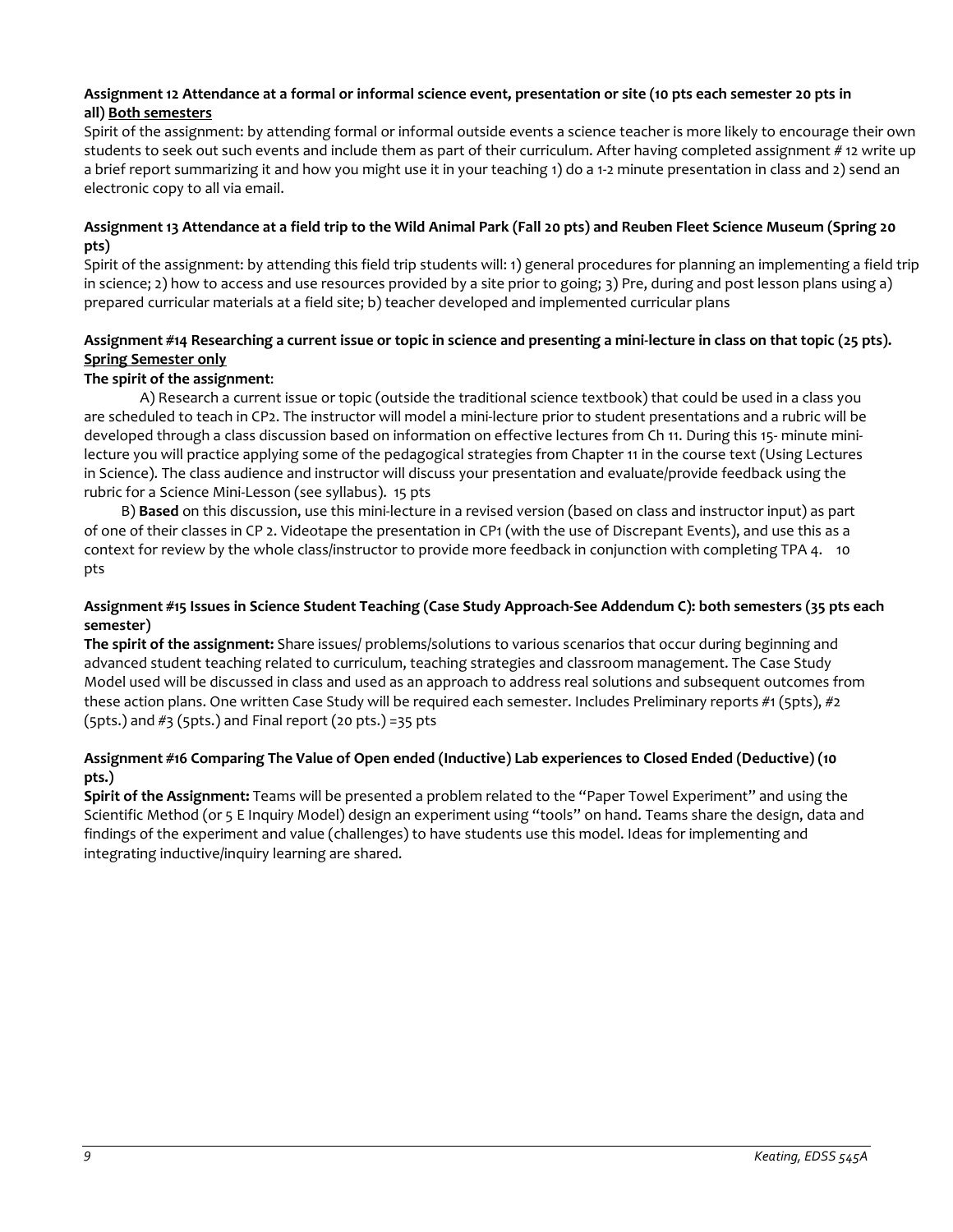# **Course Schedule/Calendar and Outline:**

**Fall Semester EDSS 545 A:** 

**\*=Assignment/Reading due** 

**Note: Prior to First Class** 

**1) Read Ch. 1 and 2 of "Science Instruction…" (Prepare an outline/summary of each Chapter and scan questions at the end of each chapter for possible class discussion);** 

**2) Read Ch. 1 (Introduction to Science Framework and Ch. 2 (The Nature of Science (and Science Teaching from the CA Science Frameworks = <http://www.cde.ca.gov/ci/cr/cf/documents/scienceframework.pdf>**

**Write a one-page summary with questions and comments for each.**

## **#1 September 5 (Thursday 5:00-7:30 UH 441)**

- Class introductions
- \*Read syllabus prior to class with special attention to the following: 1) copy fall semester grade sheet; 2) assignments required; 3) description of each assignment. BRING ANY QUESTIONS TO CLASS
- **\* Discussion of /Reading Logs and Questions from Text Ch. 1-2**
- \*Prior to class be prepared to respond to these questions: **How would you define Science? How should it be taught in high school? What do you think is important for you to learn this year?**
- **Discussion of Graphic Organizer for EDSS 545 (in class)**
- In Class: Introduction to inquiry based science through the discrepant event (DE) model with in class presentation "Bouncing Balls" (What are the basic pedagogical elements of an effective DE?)
- **Discussion of Readings from Ch. 1 and Ch. 2 of the CA Science Frameworks and overview of Assignment #3 A/B/C.**
- Discussion of MT observation assignment #9A and B

#### **Review Assignments for Next time**: (to be discussed in class)

1) Format procedure for Reading Logs for text reading assignments

- 2) Sign up for dates for DE (2-3 presentations) Assignment #6;
- 3) Science Frameworks jigsaw assignment #3a-c;
- 4) Assigned reading logs and questions from Ch. 3 and 4

#### **#2-#3 September 7 (Saturday 9-300 UH 441)**

- **\*Science Frameworks and Standards Jigsaw Assignment**\* **#3 a-c**
- **\*Discrepant Events (two-three) #6 a-b**
- **\* Discussion of /Reading Logs and Questions from Text Ch 3-4**
- **\*The use of Inquiry Based/Open ended/Inductive vs. Closed ended/deductive science lab experiments "Paper Towel Experiment" (in class) Assignment #16**
- **Introduction to the Compassionate Discipline Model (Keating Mini-Lecture)**

#### **Review Assignments for Next time:**

- 1) Read and prepare reading logs and chapter questions (TBA) for Ch 5 and Ch 6;
- 2) Discrepant Event (2 presentations)
- 3) Formal Observation of MT (#9A) and Discussion of Science Safety with MT #9B
- 4) Selection of a major problem or issue in Clinical Practice for Case Study 1 (this is preliminary report #1) for Assignment
- #15 (also see Addendum C in Syllabus for Case Study Model)

## **#4 September 12 (Thursday) 5:00-7:30 in UH 441)**

- **\*Discrepant event presentations (one)\* #6 a-b**
- **\*Discussion of Reading logs, questions and prompt for (Ch. 5 and Ch. 6)\* #2**
- **Discussion of MT Observation #9A and Science Safety #9 B**
- **Discussion of major problem or issue in Student Teaching for Case Study 1 (this is preliminary report #1) See Case Study format model in Addendum C**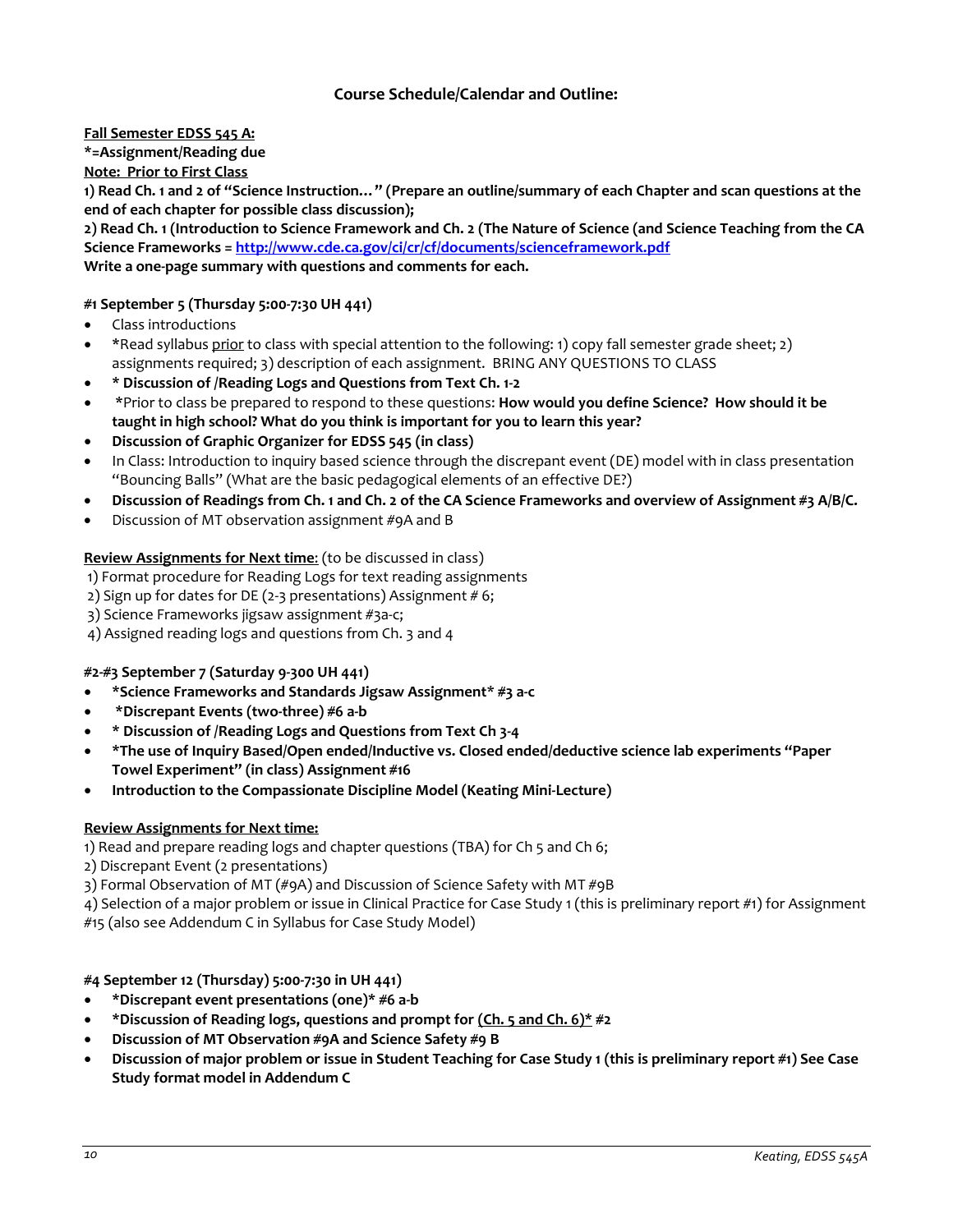## **Review Assignments for Next time:**

- 1) Reading logs and Chapter Questions for Ch7 and CH. 10;
- 2) Case Study 1 (preliminary report #2)
- 3) Discrepant Event (1-2 presentations)

## **#5 Oct \_\_\_\_\_ (Thursday 500-730 UH 441) Video Conference**

- **\* Discrepant Events (two presentations) #6 a-b**
- **\* Discussion of /Reading logs and Prompts in Text** (Chap 7 and 10 due)\*

Identify action plans and baseline data for identified issue(s) for Case Study 1 "Issues in Student Teaching" Preliminary Report #2

## **Review Assignments for Next time:**

1) Discrepant Events (2 presentations)

2) Identify action plans and baseline data for identified issue(s) for Case Study 1 Issues in Student Teaching Preliminary Report #3

#### **#6 Independent Study**: **No formal meeting** Sometime between September and Class # 7 B

**Assignment #12:** attend a science related informal or formal event or presentation equivalent in time and effort to one class session (3 hrs). This could be a field trip, museum, lecture or some other equivalent experience that will assist you either directly or indirectly in becoming a science teacher. Your choice!! To complete this requirement: 1) complete a one-page summary with potential applications to teaching; 2) send by email to all of us; 3) do a 1-2 minute presentation to the class during class #7 B. The report and oral presentation should include a summary of what you learned and implications for your own teaching.

#### **#7 A October 24 (Thursday 5:00-630 via Video Conference in Room UH 441**

- **\*Discrepant event presentations (1-2)**
- Discuss your preliminary action plan and baseline data from Case Study Model for Assignment #15 (also see Addendum C in Syllabus for Case Study Model Final Report). This is preliminary report  $\#3$

#### **Review Assignments for Next time:** Go over assignments for next classes:

- Prepare a brief written report on your Personal Plan for Science Safety (Assignment #8 based on Chapter 14 (text)+ MT interview+Flinn Scientific Safety Manual (online)
- Report on Independent Study project (Assignment #12)

#### **#7 B November 15 (Thursday 5:00-630 Video Conference)**

- Presentation/Discussion of Personal Plan for Science Safety assignment #8: Flinn safety manual + MT interview+ Ch. 14 Science Safety
- Report on Independent Study project (Assignment #12)

#### **Review Assignments for Next time:** Go over assignments for next classes:

- 1) Safari Park Field Trip #13; Class #8-#9 (December 7)" How to conduct a Field Trip"
- 2) Final Case Study Reports/Presentation (by arrangement) December

#### **#8-9 December 7 (Saturday 9-3 at Wild Animal Park) Assignment #13 How to conduct a Field Trip**

- Issues in organizing a field trip
- Resources available at park for school sites
- Independent study of Safari Park Lessons/Tours/Shows
- Strategies for doing animal observation studies

#### **Review Assignments for Next time:**

Final Case Study Reports #15

**# 10 December \_\_\_**

- **Issues in student teacher: \*Case study report outcomes/discussion of #15 (Addendum C model)**
- Instructor Evaluations

**Review Assignments for Next Time:** Discuss Second semester schedule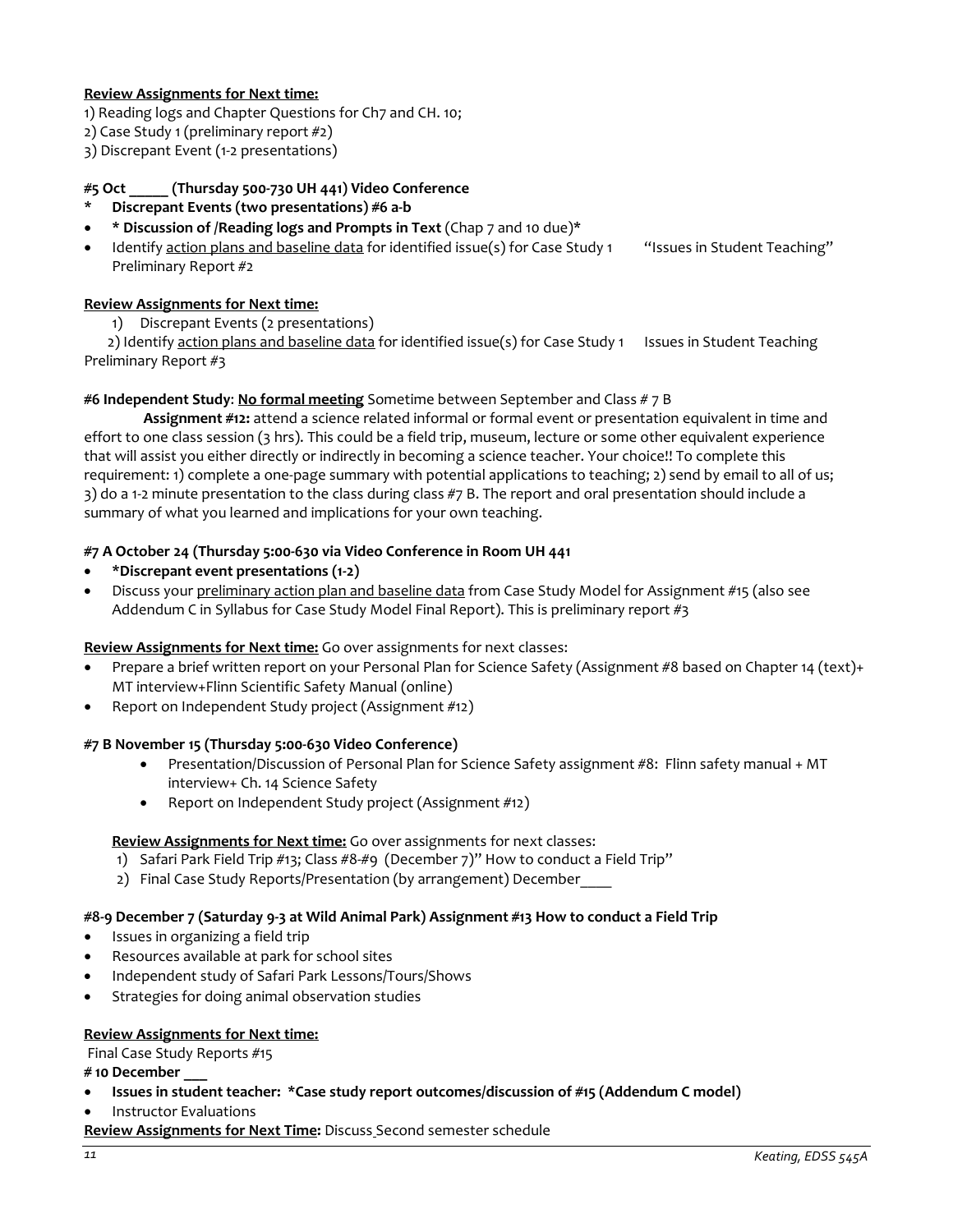

# California State University **SAN MAR**



333 South Twin Oaks Valley Road San Marcos, California 92096-0001 Tel: 760.750.4300 Fax: 760.750.3160 www.csusm.edu/education

#### **Addendum A: Grade Sheet for Fall Semester (please copy for grade folder)**

Candidate Name: Semester: EDSS 545A / Fall 2013

| Assignment Number / Name                                                                                                                                             |                                                                                  | <b>Possible Points</b> |
|----------------------------------------------------------------------------------------------------------------------------------------------------------------------|----------------------------------------------------------------------------------|------------------------|
| #1 Attendance (5 pts per class) indicate nights absent by date                                                                                                       |                                                                                  | 50                     |
| #2 Science text reading logs and chapter questions (6 pts each)<br>indicate scores on each chapter assigned below<br>$Ch1 \_ 2 \_ 3 \_ 4 \_ 5 \_ 6 \_ 7 \_ 10 \_ 14$ |                                                                                  | 54                     |
| #3 California Frameworks/Standards (5 pts + 5 pts)                                                                                                                   |                                                                                  |                        |
|                                                                                                                                                                      | Individual Reports<br>(Including mini lesson plans)<br><b>Group Presentation</b> | 5                      |
| #6 Inquiry based lesson (DE) (30 pts)                                                                                                                                |                                                                                  | 5                      |
|                                                                                                                                                                      | Presentation                                                                     | 25                     |
|                                                                                                                                                                      | Reflection (pre-event)                                                           | 5                      |
| #8 Personal Outline plan for Science Safety                                                                                                                          |                                                                                  | 10                     |
| #9 A/B Observation of Science Lesson/MT Science Safety ideas (10 pts + 5 pts)                                                                                        |                                                                                  | 15                     |
| #12 Independent Study at formal or informal science event (Report)                                                                                                   |                                                                                  | 10                     |
| #13 Attendance and Report on Science Field Trip                                                                                                                      |                                                                                  | 20                     |
| #15 Issues in Science Teaching (Action Research/Case Study)                                                                                                          |                                                                                  | 35                     |
| #16 Open ended (inductive) vs Closed Ended (deductive) Experiments                                                                                                   |                                                                                  | 10                     |
|                                                                                                                                                                      | <b>Total Possible Points</b>                                                     | 244                    |
| Extra Credit Points Earned =                                                                                                                                         |                                                                                  |                        |
|                                                                                                                                                                      | <b>Grand Total</b>                                                               |                        |